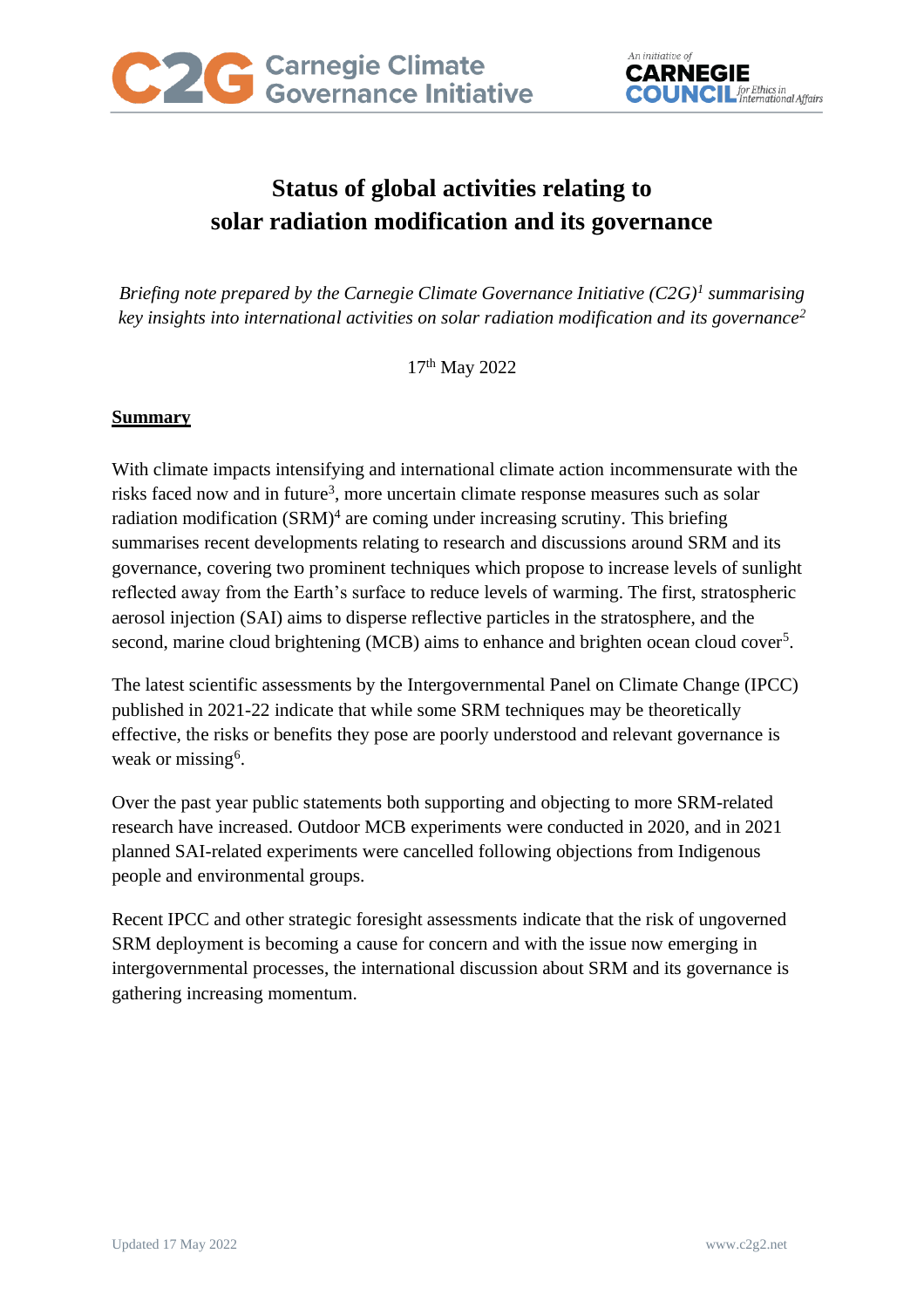

#### **Status of research**

- **SRM-related research is underway internationally.** While not yet systematically tracked, notable examples include the USD\$16.2m [Harvard Solar Geoengineering](https://geoengineering.environment.harvard.edu/home)  [Program](https://geoengineering.environment.harvard.edu/home) which is planning the world's first outdoor experiments to advance understanding of SAI [\(SCoPEx\)](https://projects.iq.harvard.edu/keutschgroup/scopex), and part of the AUS\$100m Australian funded [Reef](https://gbrrestoration.org/)  [Restoration and Adaptation Program \(RRAP\)](https://gbrrestoration.org/) which in 2020 began the [first MCB field](https://www.nature.com/articles/d41586-021-02290-3)  [tests](https://www.nature.com/articles/d41586-021-02290-3) spraying nano-sized sea-salt particles into the air above the reef. In [2020](https://csl.noaa.gov/research/erb/projects/FY2020.html) the US government funded [Earth Radiation Budget project](https://csl.noaa.gov/research/erb/projects/) received USD\$4m (and a further \$9m in [2021\)](https://csl.noaa.gov/research/erb/projects/FY2021.html) to for SRM-related research. In 2021 the EUR€9m European Union-funded [GENIE project](https://genie-erc.github.io/) began exploring transdisciplinary dimensions of SRM. The [Silver Lining](https://www.silverlining.ngo/safe-climate-research-initiative)  [safe climate research initiative](https://www.silverlining.ngo/safe-climate-research-initiative) supports physical science SRM research programmes in various US research institutions as well as the [DECIMALS fund](https://www.degrees.ngo/decimals-fund/) which has been administering small grants to teams of developing country researchers modelling how SRM could affect their regions. In 2021, a consortia of European research institutes led by a German technology company, established a [geoengineering network](https://www.ohb.de/en/news/2021/ohb-establishes-geoengineering-network) for interdisciplinary cooperation and discussion.
- **Previous SRM-related research has been supported by public and private funding in Australia, Canada, China, Finland, the EU, France, Germany, Japan, Norway,**  India, Sweden, the UK, and the US. This [analysis](https://geoengineering.environment.harvard.edu/blog/funding-solar-geoengineering) includes<sup>7</sup> (entirely or in part): Germany's  $\epsilon$ 10.5m Climate engineering project [\(2016-2019\)](https://www.spp-climate-engineering.de/aktuelles.html); China's  $\epsilon$ 2m government funded geoengineering research programme ( $2015-19$ ); the UK's  $\epsilon$ 1.7m Stratospheric Particle Injection for Climate Engineering (SPICE) programme  $(2010-14)$  and  $\epsilon$ 1.5m Climate Geoengineering Governance project  $(2012-14)$ ; and the EU's  $\epsilon$ 1.3m Implications and Risks of Engineering Solar Radiation to Limit Climate Change programme (IMPLICC) [\(2009-2012\)](https://implicc.mpimet.mpg.de/home).
- **SRM research and collaboration is growing, but very slowly**. Published literature on the topic is steadily increasing (e.g. [see bibliography\)](https://www.zotero.org/groups/2190632/solar_geoengineering) and for over a decade an international collaboration of researchers [\(GeoMIP\)](http://climate.envsci.rutgers.edu/GeoMIP/index.html) has been comparing models to better understand expected climate effects of SRM. Other model intercomparison projects have also begin to explore potential SRM impacts, for example on agriculture [\(AgMIP\)](https://agmip.org/). Researchers continue to collaborate and share learning via e.g. journal [special issues,](https://www.globalpolicyjournal.com/journal-issue/special-issue-governing-climate-altering-approaches) [conferences](https://www.ce-conference.org/) and dedicated [online fora.](https://groups.google.com/g/geoengineering)
- **Support for SRM research is growing among some actors.** Recent statements from the [UK Meteorological Office](https://www.metoffice.gov.uk/research/climate/earth-system-science/met-office-position-on-geoengineering-research) and [American Meteorological Society](https://www.ametsoc.org/ams/assets/File/aboutams/statements_pdf/AMS_Statement_Climate_Intervention_Final.pdf) advocate for more research into SRM to ensure any global discussions on addressing climate risk are based on a robust and broad range of evidence. In [2021](https://www.nap.edu/catalog/25762/reflecting-sunlight-recommendations-for-solar-geoengineering-research-and-research-governance) a US National Academies of Science report recommended USD\$100-200m for a new 5-year SRM research program and in 2022 USD\$6.6 was proposed for the US Office of Science and Technology Policy to deliver activities including an [interagency working group](https://www.congress.gov/congressional-record/2022/3/9/house-section/article/h1709-1?q=%7B%22search%22%3A%5B%22geoengineering%22%2C%22geoengineering%22%5D%7D&s=1&r=4) to coordinate SRM research.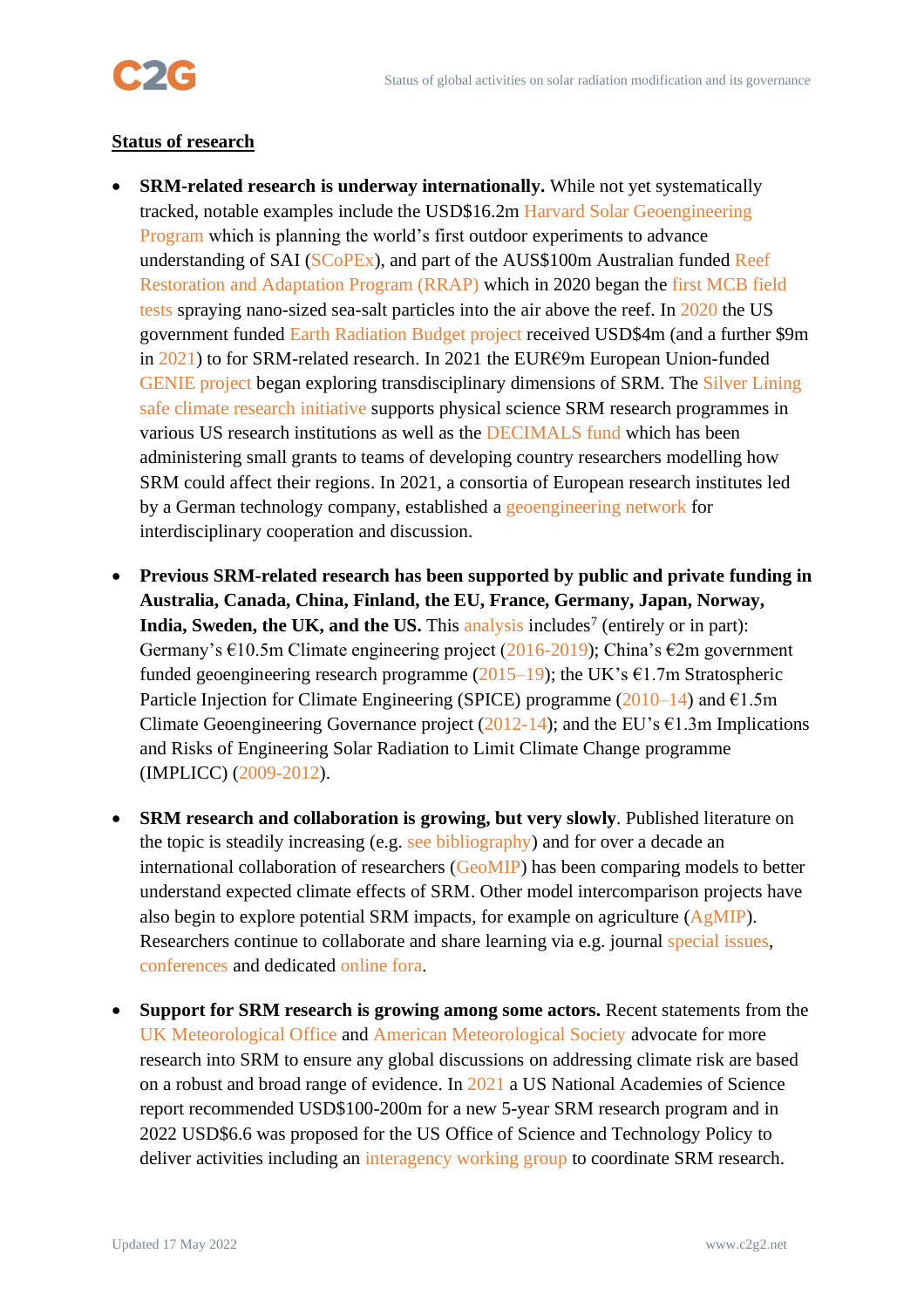

- **Objection to SRM research is growing among some actors.** In early 2022 a group of academics launched [an initiative](https://www.solargeoeng.org/) calling for governments to ban funding for SRM experiments and development. In 2021, outdoor experiments planned in Sweden as part of the Harvard [SCoPEx project](https://www.keutschgroup.com/scopex) were [halted by the Swedish Space Agency](https://sscspace.com/news-activities/no-technical-test-flight-for-scopex-from-esrange/) following objections by [Indigenous people](https://www.saamicouncil.net/news-archive/open-letter-requesting-cancellation-of-plans-for-geoengineering) and [environmental NGOs.](https://www.geoengineeringmonitor.org/2021/02/letter-to-the-swedish-space-corporation-on-planned-scopex-test-flight/)
- **The Intergovernmental Panel on Climate Change (IPCC) has been addressing SRM.**  SRM and its governance was addressed<sup>8</sup> across all three IPCC Working Group reports [\(2021,](https://www.ipcc.ch/report/ar6/wg1/) [2022,](https://www.ipcc.ch/report/ar6/wg2/) [2022\)](https://www.ipcc.ch/report/ar6/wg3/) as part of its most recent [sixth assessment cycle.](https://www.ipcc.ch/assessment-report/ar6/) SRM was also assessed in the earlier Special Report on 1.5C Global Warming [\(2018\)](https://www.ipcc.ch/sr15/). The IPCC convened a first expert meeting covering SRM a decade ago [\(2012\)](https://archive.ipcc.ch/pdf/supporting-material/EM_GeoE_Meeting_Report_final.pdf).
- **Other initial assessments of SRM research have been undertaken,** for example by the US National Academies of Science [\(2021;](https://www.nap.edu/catalog/25762/reflecting-sunlight-recommendations-for-solar-geoengineering-research-and-research-governance) [2015\)](https://www.nap.edu/catalog/18988/climate-intervention-reflecting-sunlight-to-cool-earth); by IGRC for the Swiss Federal Office for the Environment [\(2020\)](https://www.epfl.ch/research/domains/irgc/climate-engineering/); the Joint Group of Experts on the Scientific Aspects of Marine Environmental Protection (GESAMP, [2019\)](http://www.gesamp.org/publications/high-level-review-of-a-wide-range-of-proposed-marine-geoengineering-techniques); the UN Environment Programme Ozone Secretariat (UNEP, [2018\)](https://ozone.unep.org/sites/default/files/2019-04/EEAP_assessment-report-2018%20%282%29.pdf); the Secretariat of the Convention on Biological Diversity (CBD, [2016;](https://www.cbd.int/doc/publications/cbd-ts-84-en.pdf) [2012\)](https://www.cbd.int/doc/publications/cbd-ts-66-en.pdf); the European Union [\(2015\)](https://www.iass-potsdam.de/en/research/eutrace); the UK Research Council [\(2013\)](https://nerc.ukri.org/research/partnerships/ride/lwec/geoengineering/), House of Commons [\(2010\)](https://publications.parliament.uk/pa/cm200910/cmselect/cmsctech/221/221.pdf), and Royal Society [\(2009\)](https://royalsociety.org/~/media/Royal_Society_Content/policy/publications/2009/8693.pdf).
- **Areas for future SRM research to address knowledge gaps have been identified** by various actors including: the IPCC [\(2022;](https://www.ipcc.ch/assessment-report/ar6/) [2021;](https://www.ipcc.ch/report/ar6/wg1/) [2018\)](https://www.ipcc.ch/sr15/); US Council on Foreign Relations [\(2022\)](https://www.cfr.org/report/reflecting-sunlight-reduce-climate-risk) US National Academies of Science [\(2021;](https://www.nap.edu/catalog/25762/reflecting-sunlight-recommendations-for-solar-geoengineering-research-and-research-governance) [2015\)](https://www.nap.edu/catalog/18988/climate-intervention-reflecting-sunlight-to-cool-earth%20.); GESAMP [\(2019\)](http://www.gesamp.org/publications/high-level-review-of-a-wide-range-of-proposed-marine-geoengineering-techniques); C2G [\(2018\)](https://www.c2g2.net/wp-content/uploads/20180704-C2G2-CBD-ResGaps.pdf); Parties to the Montreal Protocol [\(2018\)](https://ozone.unep.org/system/files/documents/MOP30-CRP7.advance.docx) and Convention on Biological Diversity [\(2016\)](https://www.cbd.int/doc/decisions/cop-13/cop-13-dec-14-en.pdf).
- **The need to govern SRM-related research has received some attention**. The importance of robust SRM research governance is widely emphasised, including in the US National Academies of Science report [\(2021\)](https://www.nap.edu/catalog/25762/reflecting-sunlight-recommendations-for-solar-geoengineering-research-and-research-governance). Some aspects have been initially addressed through intergovernmental processes such as the [Convention on Biological](https://www.cbd.int/climate/geoengineering/)  [Diversity](https://www.cbd.int/climate/geoengineering/) and the [London Convention/Protocol.](https://www.imo.org/en/OurWork/Environment/Pages/geoengineering-Default.aspx) Some relevant tools have also been development including the [Oxford Principles](http://www.geoengineering.ox.ac.uk/www.geoengineering.ox.ac.uk/oxford-principles/principles/) and the [Code of conduct for responsible](https://onlinelibrary.wiley.com/doi/full/10.1111/1758-5899.12845)  [geoengineering research.](https://onlinelibrary.wiley.com/doi/full/10.1111/1758-5899.12845)

## **Status of international discussion**

• **SRM is increasingly appearing on the agenda of intergovernmental processes.**  In 2019 a [Swiss-led resolution](https://www.climatechangenews.com/2019/02/26/swiss-push-talk-geoengineering-goes-sci-fi-reality/) submitted to the United Nations Environment Assembly (UNEA) during its  $4<sup>th</sup>$  meeting proposed UNEP prepare an assessment of SRM (following extensive discussion it was [withdrawn](https://www.scientificamerican.com/article/u-s-blocks-u-n-resolution-on-geoengineering/) due to lack of consensus); in 2021 the UN Interagency Task Team on Science, Technology and Innovation (IATT) included [SRM](https://sdgs.un.org/sites/default/files/2021-05/IATT%20report%20on%20emerging%20techs%202021.pdf)  [implications for the SDGs](https://sdgs.un.org/sites/default/files/2021-05/IATT%20report%20on%20emerging%20techs%202021.pdf) in its report to the UN Science, Technology and Innovation Forum. During [2021-22,](https://unesdoc.unesco.org/ark:/48223/pf0000379991) the UNESCO World Commission on the Ethics of Scientific Knowledge and Technology is addressing ethical dimensions of SRM (UNESCO previously convened an [expert meeting on SRM](http://www.unesco.org/new/en/natural-sciences/about-us/single-view/news/geoengineering_the_way_forward/) in 2010).